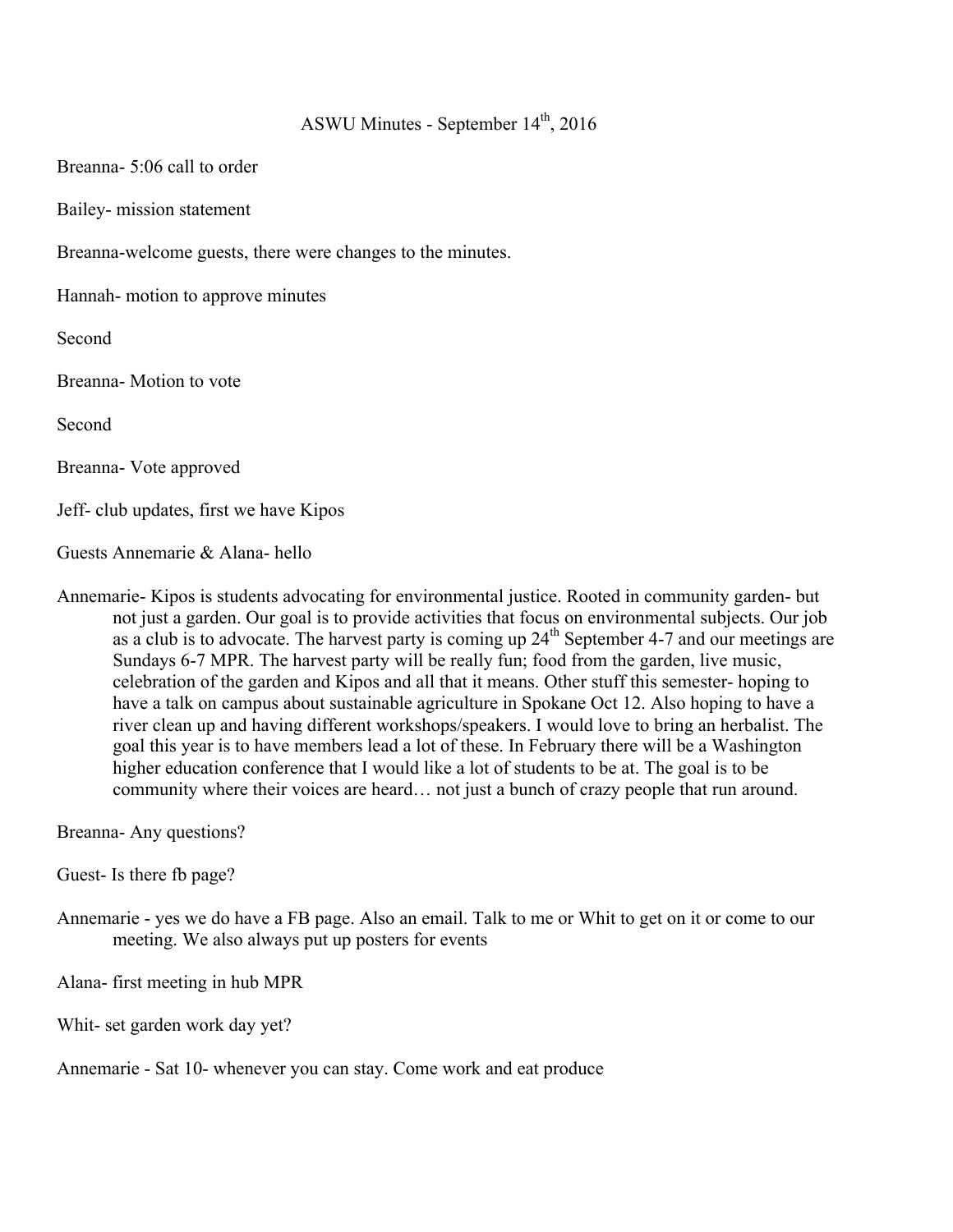Jeff- thank you. We also have Kaitlyn with political science club

Guest Kaitlyn Bowers- political science club's goal is to create political awareness on campus and safe place to share political perspectives. Thurs, sept 27 voter registration event. Dr. lee speaking about why it's important. Laptops to register. And a drawing. Nov  $8<sup>th</sup>$  new president elected so working on ideas to host the event. We would also like to bring speakers to campus. Questions?

Guest- weekly meetings?

- Kaitlyn- no we are working on other ideas because people wouldn't come to them. Hoping to connect with people right after the debate. Spread the word about the event next Thursday in the MPR
- Breanna- shorter meeting tonight. Survey. Next, reports and vibes. Position name, guest name. Would love to hear about anything that's going on on campus

Michaela- first yearbook meeting yesterday. Not a lot of people please tell people to sign up

Emily- pass

- Luke- finished men's soccer promotional video showing Friday at dinner. Booty shirts come in on Monday. \$100 prize for volleyball tourney on sat. Tail gate homecoming weekend.
- Mike- starting tomorrow 7:15 Georges place there's a new program starting. It's called "Who is Jesus?". It's for non-believers to better understand being at a Christian campus. May be for international students.

Chapel on Tuesday was packed. Exciting.

Also, Whit and I got our own radio show Tuesday's 4-5 about sustainability and spirituality

Whit- yep, radio show. Talking about overlap about why people should care about sustainability and spirituality. Called "From the ground up". People want more recycle bins on campus. Sodexo providing local organic food for harvest party.

Mae- pass

Bailey- looking for survey of spring concert. I want to bring a big musician that will take time to coordinate. Let me know if you have any ideas.

Camina- First event coming up Black Jew dialogs on  $27<sup>th</sup>$  at 7:00.

Met with diversity board today- talking about awesome events. We have someone coming for Latin American month and native American heritage month.

Abby- Saturday first residence all event in BJ. Residence talking to me about being rep

Guest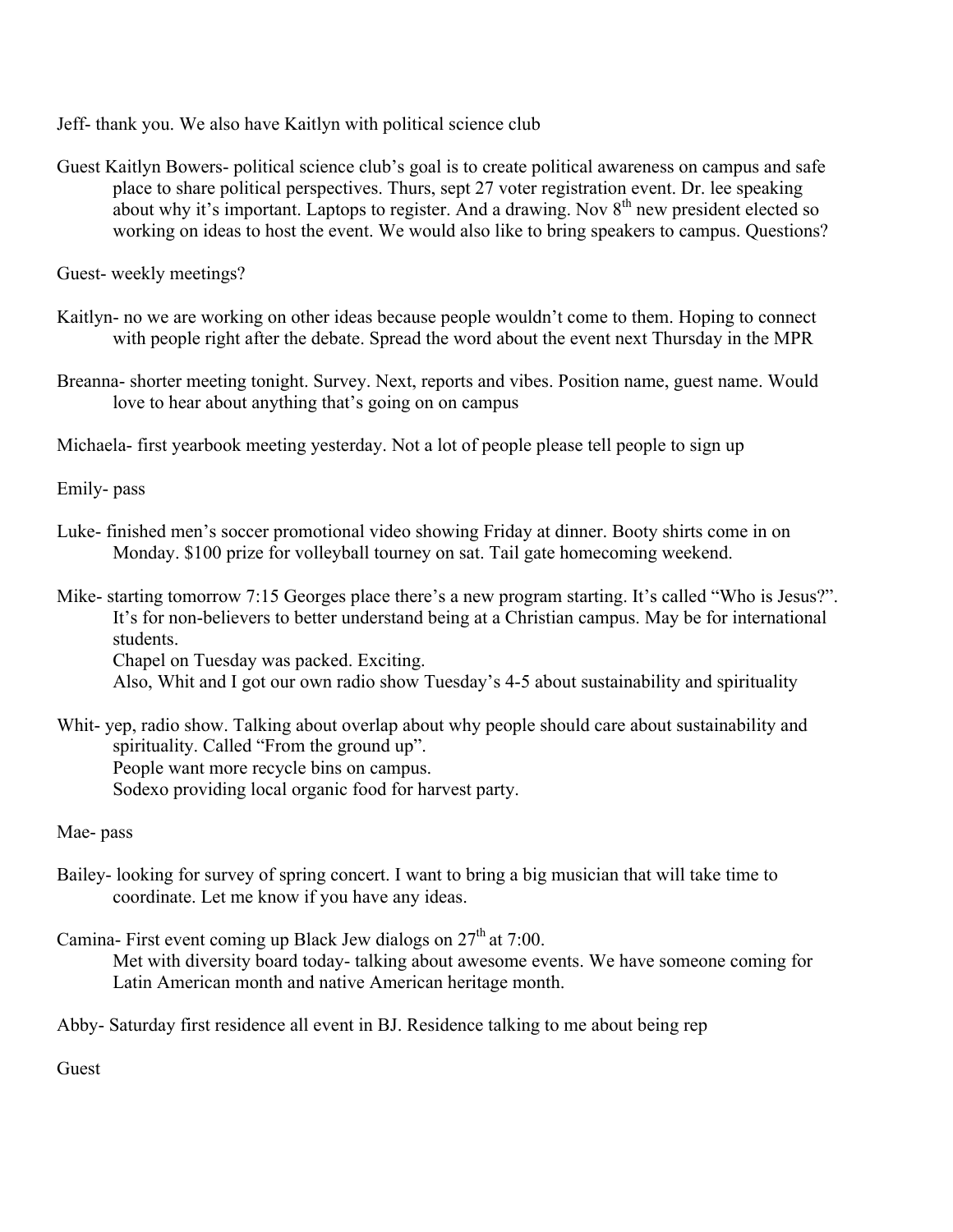Josh- Saturday Ballard tea

Hannah- someone else mentioned water bottle filling station.

Breanna-email Chris Eichorst

Hannah- cool

Maddie- Ballard tea, chapel, Saturday. Everyone's excited. Also people already talking about haunted house

Guest Andy- I'll be running for mac rep

Ivan- yesterday had an event that was successful. Thanks to Evan for saving the day with a mic that we needed. It was fun.

Guest Sydney- pass

Guest Lisa- Sodexo sustainably coordinator. Working on colored bins for less confusion.

Guest Nate- pass

Guest Milena- pass

Guest Megan- heat team planning stress relieve  $26<sup>th</sup>$ -30<sup>th</sup> provide outlets for relieving stress. A lot is social interactions and do a lot of fun random stuff. We keep hearing students want to better deal with anxiety and stress. There will a lot of signage and posters.

Guest Will Parsh- vibes are good

Rachel- we'll talk about homecoming in a bit

Christina- people in the swing of school a lot of people at pt

- Gretchen- if you're a senior come to beck's house tonight at 7:00pm jungle book and snacks. 200 more senior card laminated so people can exchange
- Jordan- off campus BBQ great success. Sunday off campus pizza event at McClain's for Seahawks game show up at noon to reserve tables.

Guest Asa- pass

Guest Alecia- outdoor rec. Weekend trips: bike ride to Hiawatha. Backpacking to beehive likes. Looking to hire office assistant and trip leader. Go to website for more info.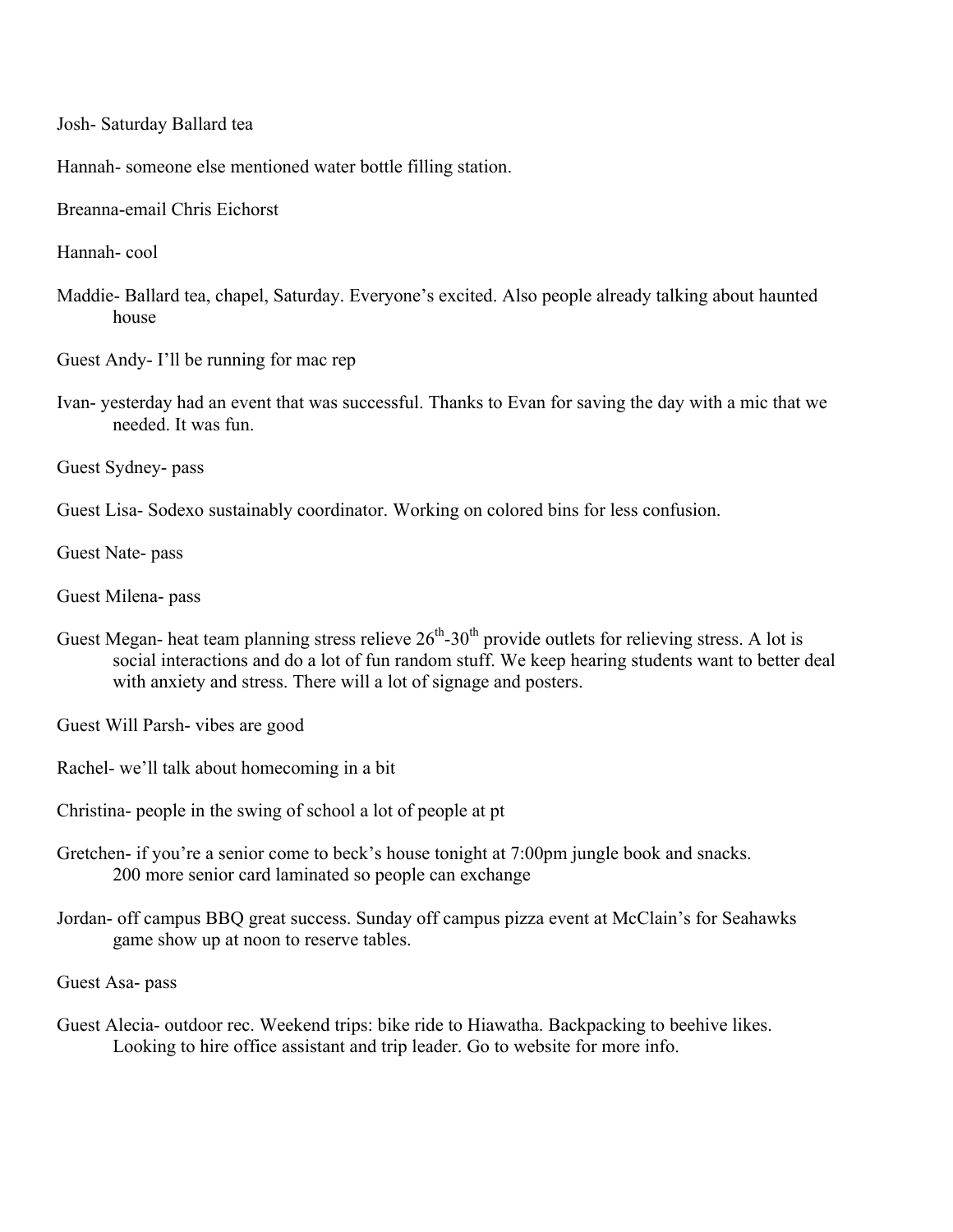- Evan- first class last night. Decent amount of people showed up. Still time to join. Own radio show and learn practical skills –different programs and how to run a show.
- Jeff- update on radio in urec and dining hall?
- Evan- music has been playing in urec since schools started. Feedback- message the fb page. Working on that system
- Karlin- first meeting Monday. If you know anyone interested in joining, please send them my way... first edition coming out next Wednesday

Breanna- moving along- Rachel homecoming

Rachel- I have papers for senators. Tentative dates depending on concert. Weekend will include dorm banner competition, movie night, music building opening, tailgate, and dance. On the paper you'll see what I need help with: getting people excited, banner competition- wrote out tentative calendar to help, the parade on Saturday morning before tailgate. Need people to usher people from parade to tailgate to game. We don't have a homecoming theme yet so if you have suggestions. Included pics from last year to give you an idea. Also working of budget. In terms of the dance- the vision is a big tent in the middle of the loop like in the end of harry potter with lights and loud music. First reactions?

Michaela- concern with the tent that it will be really cold… I know they'll be a lot of bodies

- Rachel- the thing about it being outside with the tent is that it will protect from weather but I think it will be ok b/c people go outside of buildings to leave dances when they get too warm
- Christina- Will we be putting a floor down?
- Rachel- no, dance in grass. Floor insanely expensive with the tent

Luke- talk to facilities about the grass?

Rachel- not yet. Just about the tent and they said it would be ok.

Since there are so many things with homecoming Luke and I got together with the football team and Chase Weholt to make a video. It will come out a week before homecoming.

Mae- where will it be posted?

Rachel- Facebook. Also with Banner competition the winner will get an ice cream party. Pizza party?

Camina- My concern is the grass. Girls with high heels and if it cold.

Bailey- Is it going to be fancy?

Rachel- no, not fancy. Will consider other locations…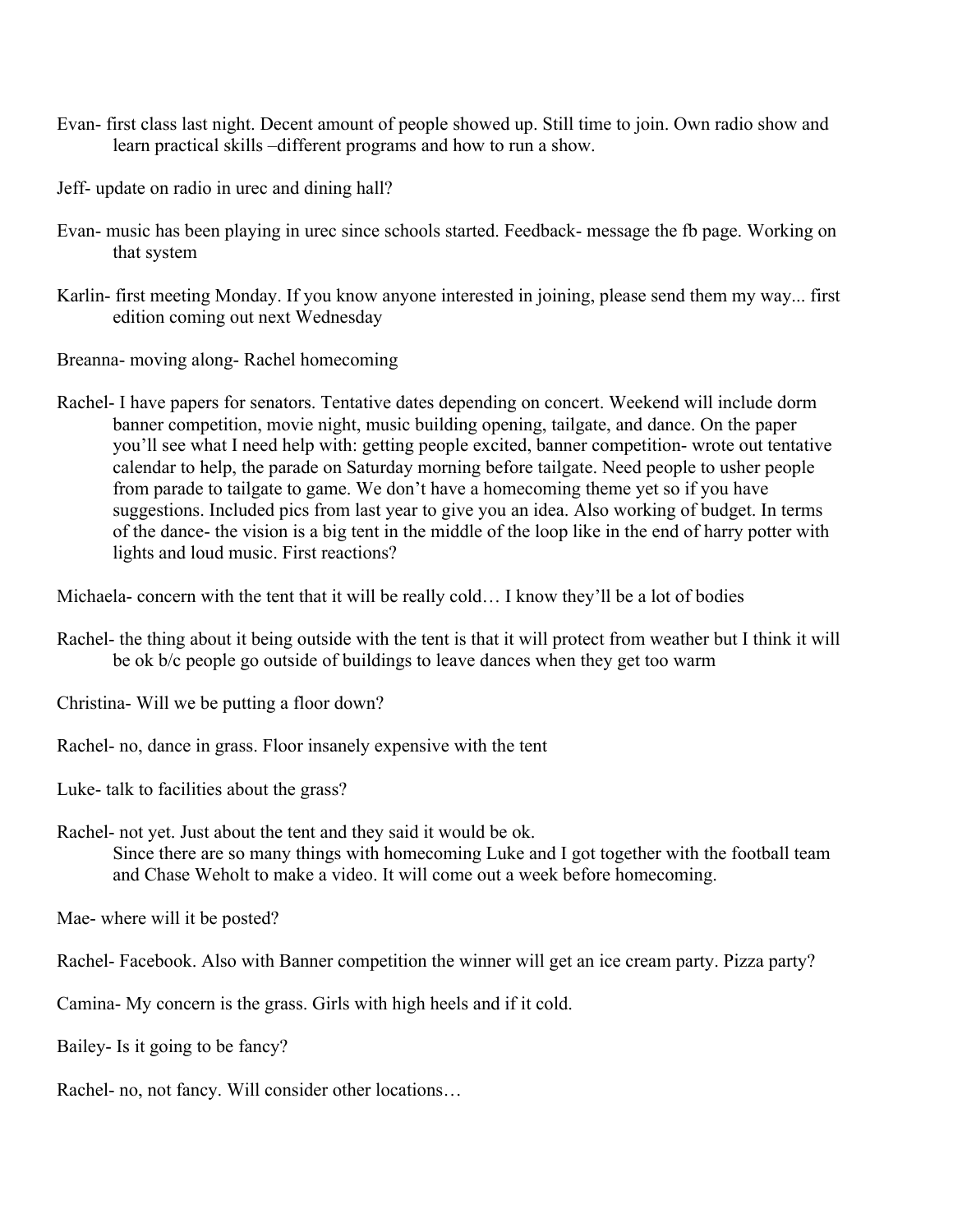Michaela- People could take shoes off. Or maybe say casual in advertising.

Evan- what weekend?

Rachel- Oct 8th

Michaela- clubs/activities in the parade? Need to sign up?

Rachel- What do you think Jeff?

Jeff- I'm getting organized. Reaching out to club presidents soon to have an idea. We will see.

Rachel- Club thing mostly with Jeff. Thanks guys

Breanna- quickly into exec announcements

Jeff- clarifications on rep votes to ease people's worries. 3 off campus reps. They were paid on hour a week. We voted to at 2 which will be \$1605. Secondly, finance committee filled: Ivan, Jordan, Maddie, and josh. Meet Sunday sept 25<sup>th</sup> 2pm. Club chartering committee meets at 3 on Sunday's need one more assemble member, have Mae, one more?

Michaela- I will.

Jeff- great. Any students at large? Explanation of club chartering committee. Anyone interested?

Guest Andy Leeks- I would

Jeff- great I'll be in touch with you on that. Capital is budgeted at \$191600 and unallocated \$36099 have pretty good idea but will give you an update when I can. Senators have an email contact list? If you don't have one, talk to your RD. I'm putting together a list of club info.

Norma- instead of senators doing it, have them have RD send list to Jeff

Christina- So you want our RD's to send you email list?

Breanna- No, we will have you send out email through RD

Jordan- So what happens if capital and unallocated a below zero?

Jeff- not an easy process

Karlin- include media positions on email to residence halls?